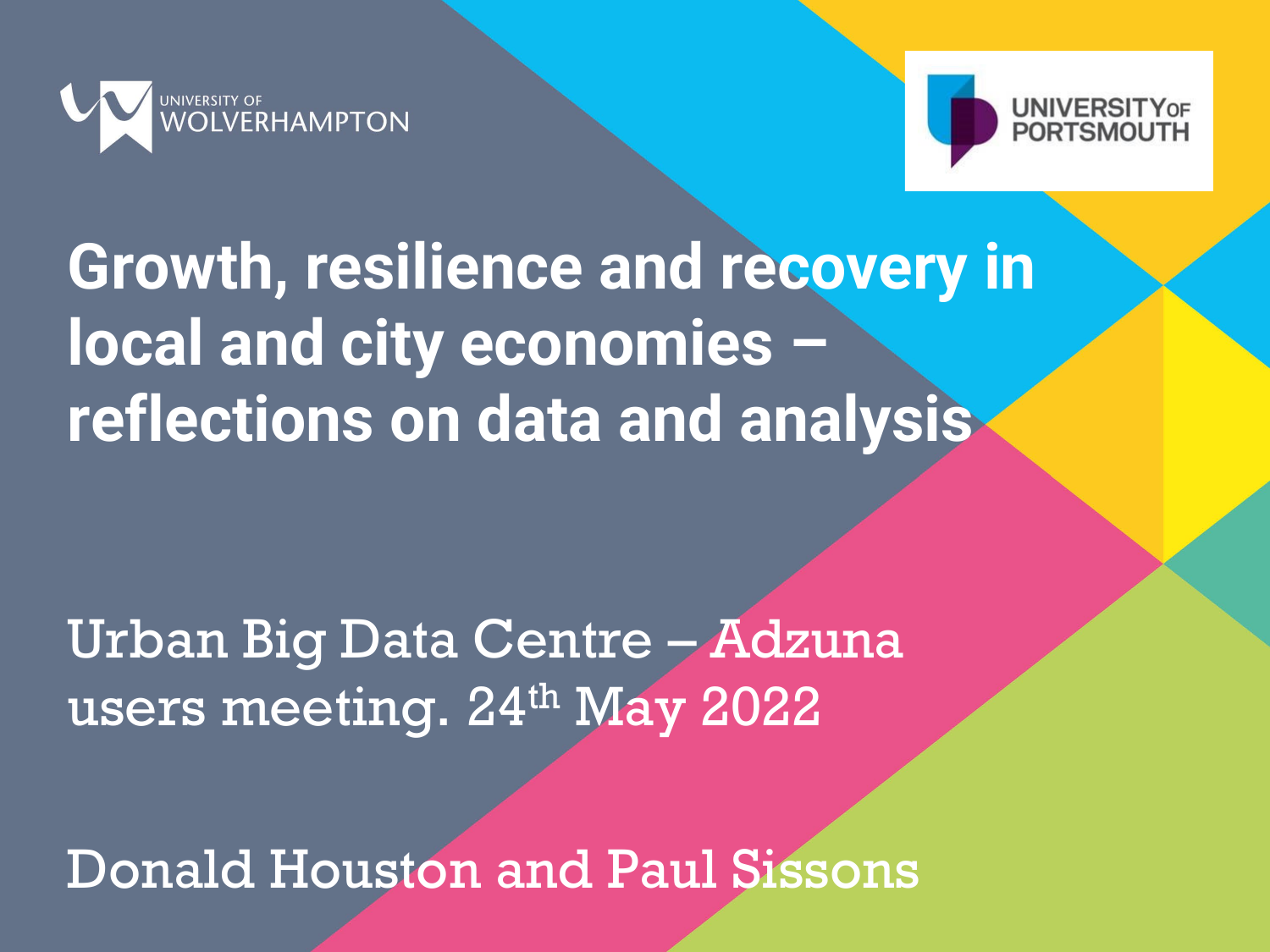



# Context to the study

- Joint work including support of GIS technician at Portsmouth
- Covid has had significant implications for employment and labour markets – the spatial implications are less wellunderstood
- Identification of high-productivity or growth 'micro-clusters'
- Which local economies were most resilient to the Covid employment shock?
	- Sensitivity to shock size of impact
	- Recovery (speed and degree)
	- Reorientation (adaption) and renewal

(Simmie and Martin, 2010)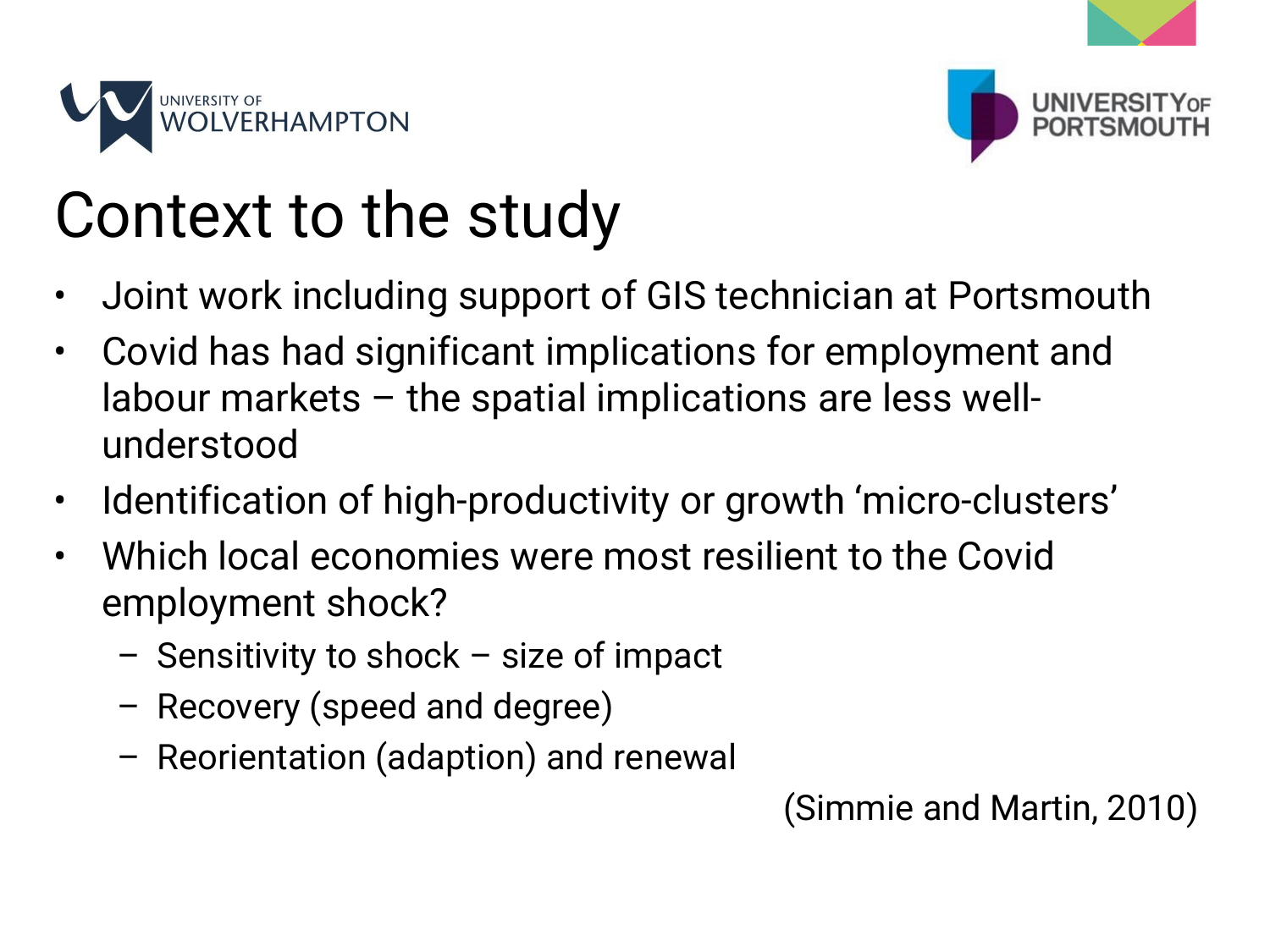



### Research aims

*Covid-19, local economic resilience and recovery*

- Understand the vulnerability to, and impact of, the Covid-19 employment shock on local economies
- Assess the potential longer-term changes
- Theoretical development through testing the ideas of regional resilience in the context of an atypical employment shock.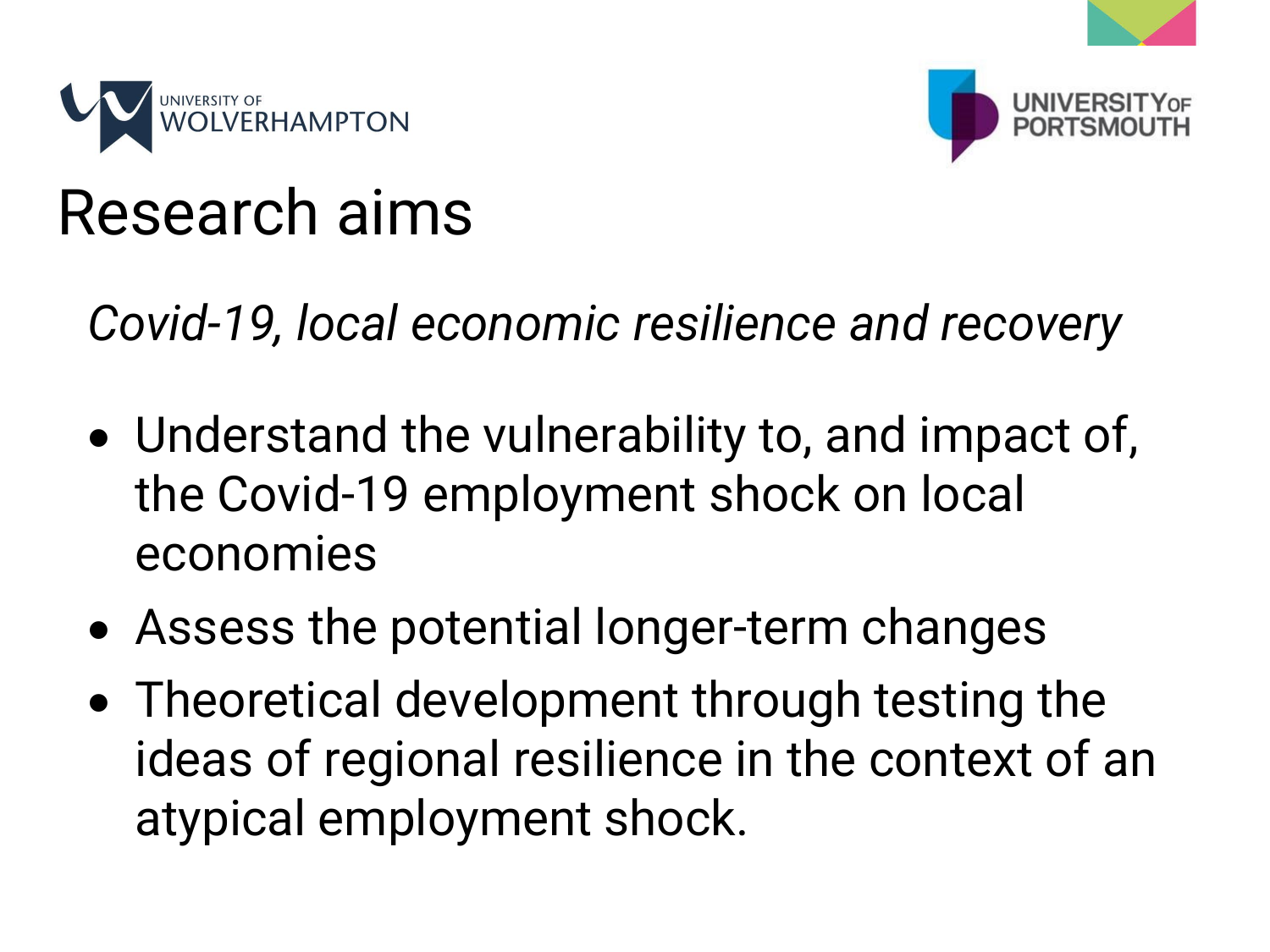



# How does job vacancy data help?

- Large and timely measure of shock and recovery in the employment market (and potentially adaptation)
- Core data fields for our study include total vacancies, sector and lat-long (and wage) - using LAs to allow for other data integration
- To provide analysis framework integrate with other sources of data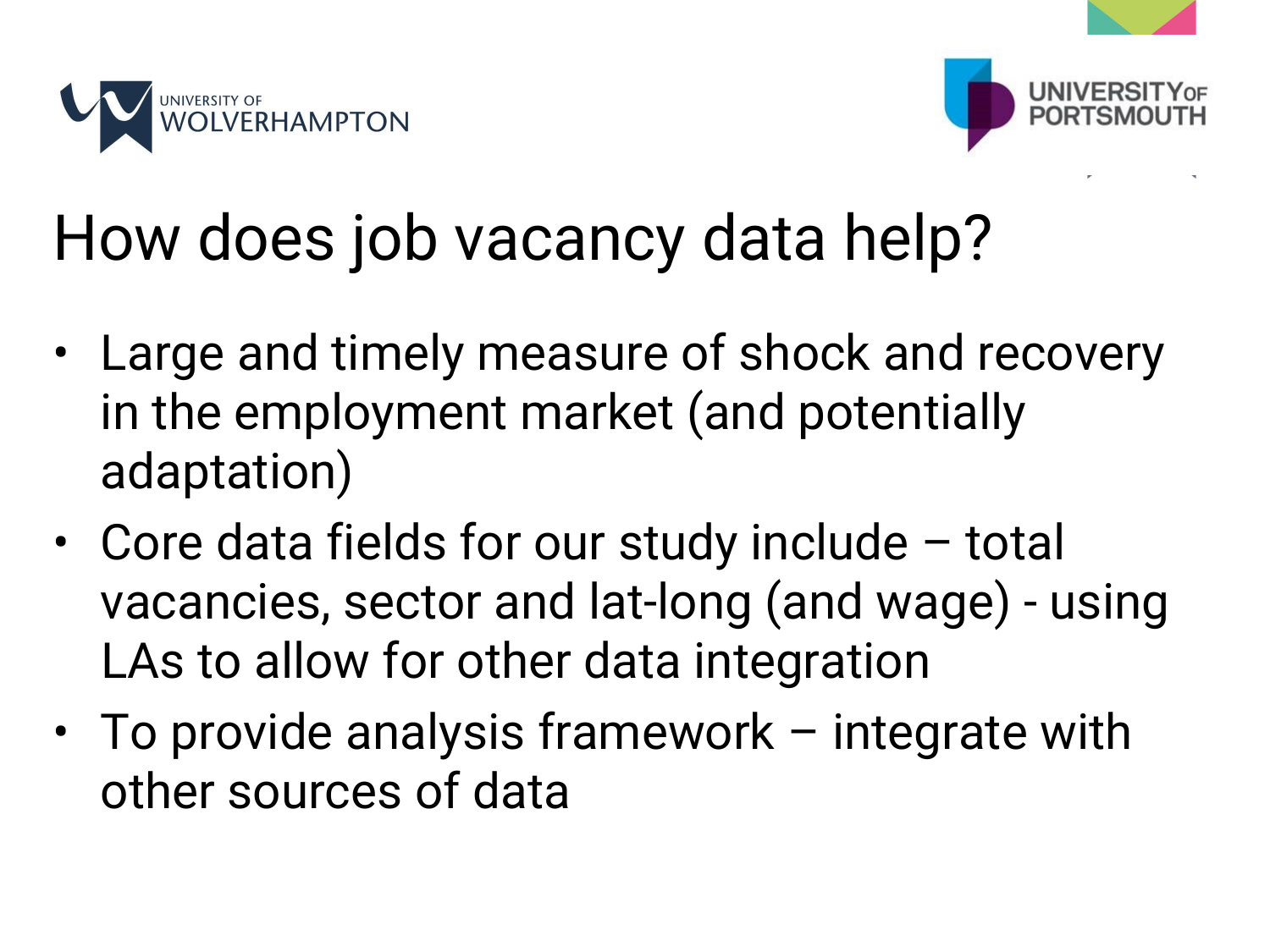



# Reflections on using the data

### **Processing**

- >20,000 csv files
- > > 200 million vacancies (including duplicates)
- Many lines of Stata code

### **Validity and measurement**

- Some data fields complete, others partial
- Implications of dropping missings/incomplete data – e.g. no place identifier
- Precision of geographical descriptors – the Glasgow/East Dunbartonshire problem?
- Some changes in sector assignment?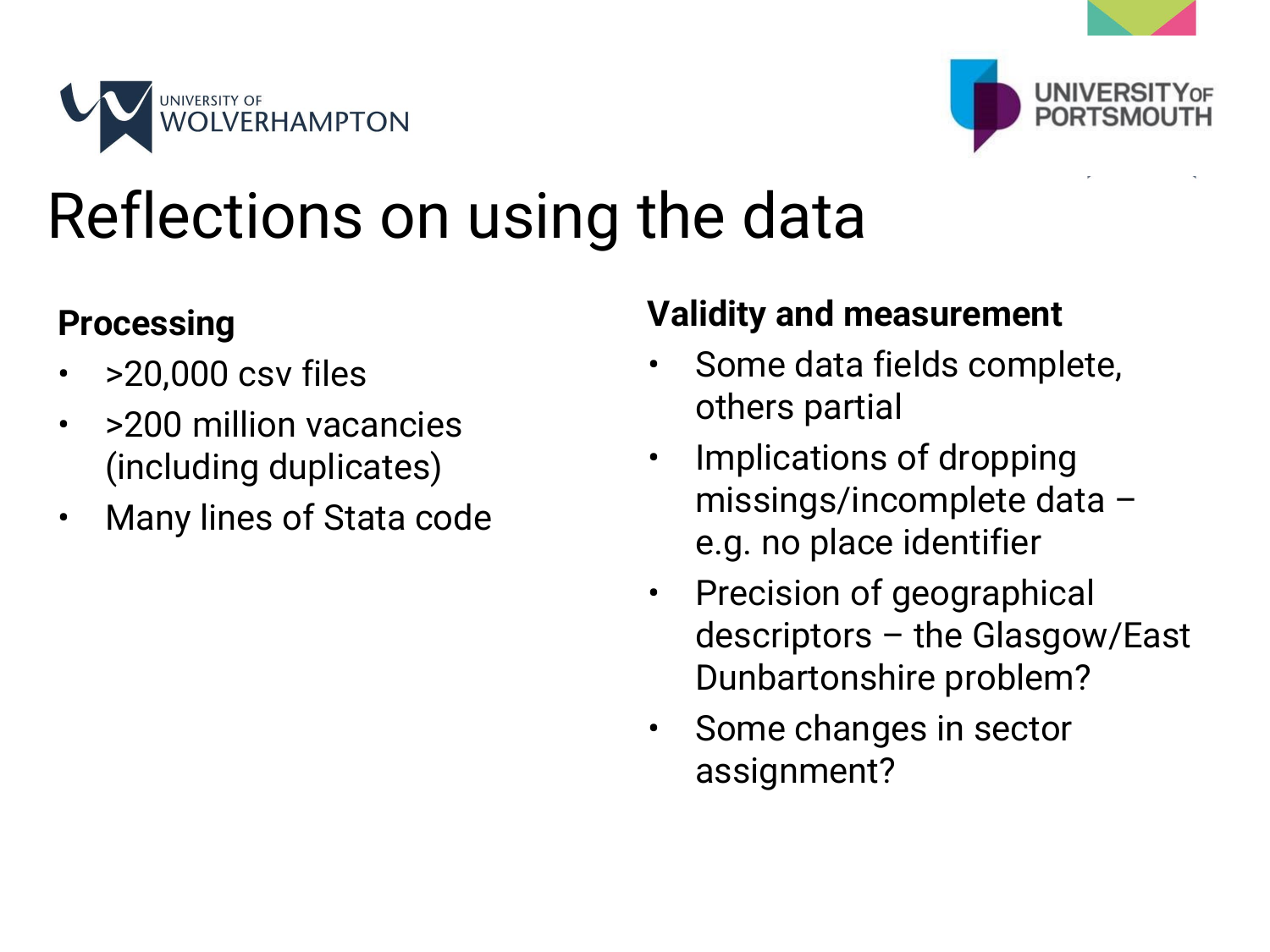

# Progress

- Dataset build and data checking  $\blacktriangledown$
- Initiative descriptive analysis

**HAMPTON** 

- Develop interim outputs (responding to changing circumstances)  $\sqrt{}$
- Development of resilience measures
- Spatial cluster analysis to identify 'hotspots' of high-productivity 'micro-clusters'
- Integration of other data and resilience analysis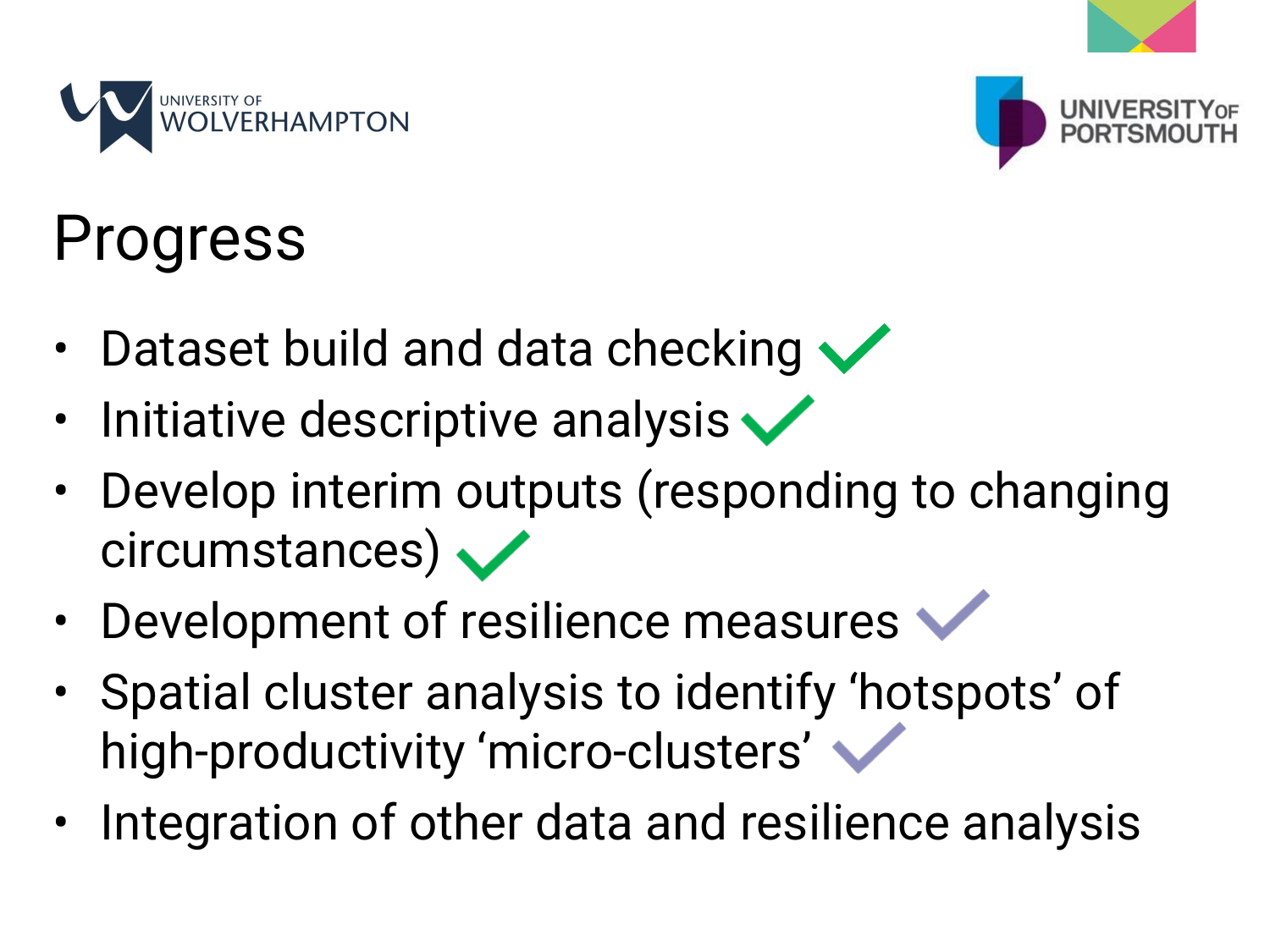



### Mapping the data - agglomeration

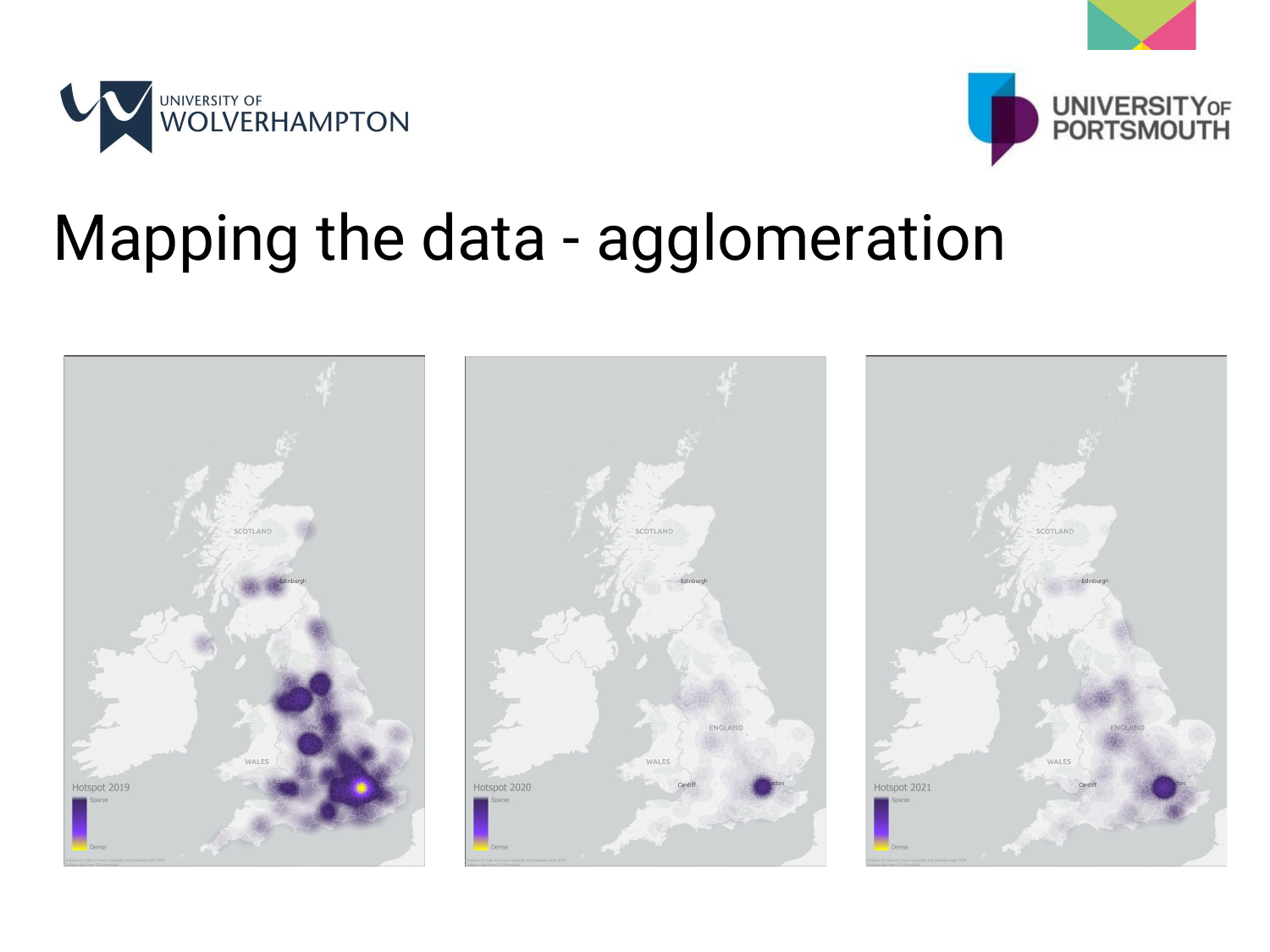



### Mapping the data – vacancy rates

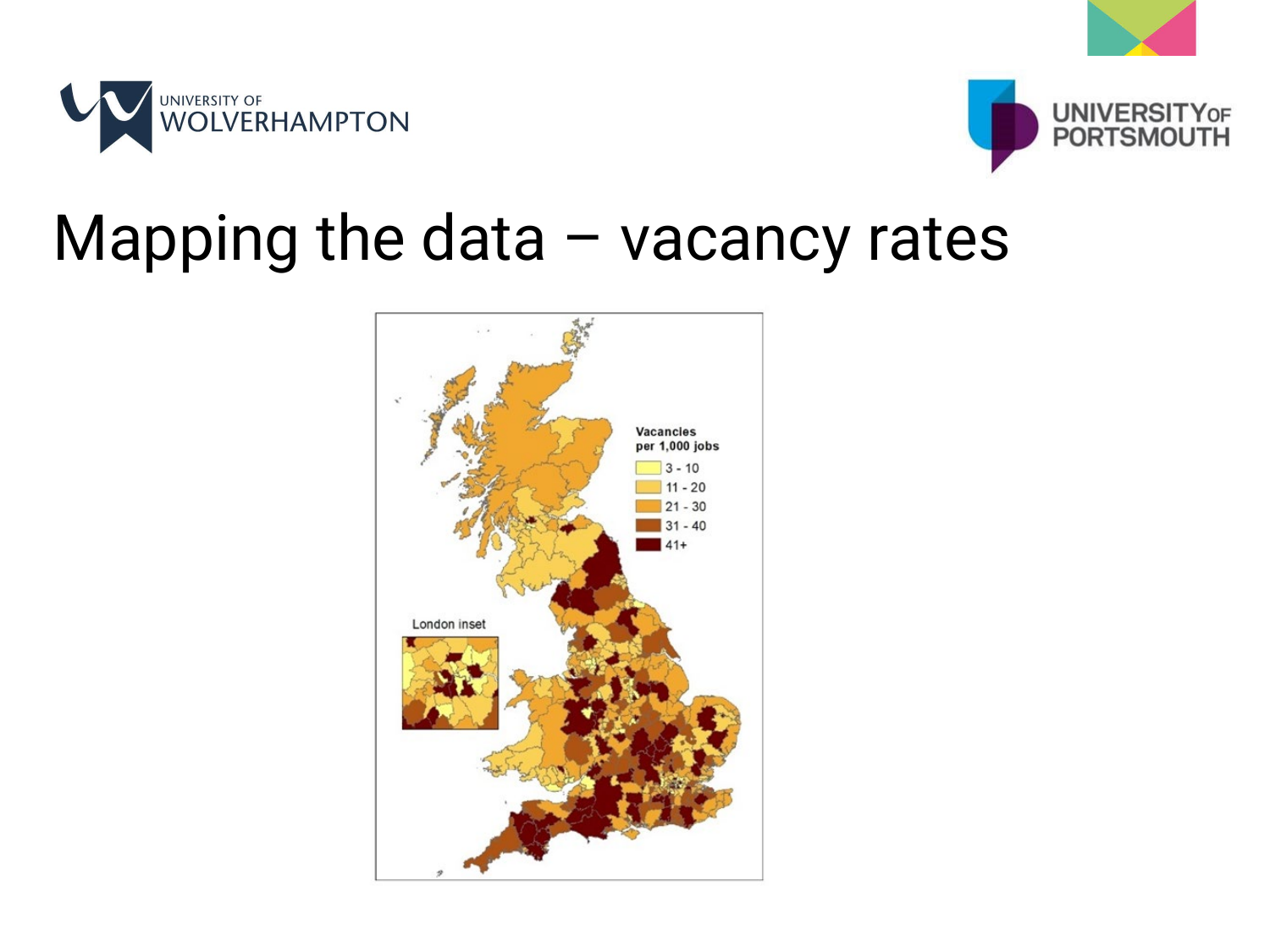



### Interim outputs

### **MIDLANDS ENGINE OBSERVATORY ACADEMIC INSIGHTS** Job vacancies and the Covid recovery

### Theme:

Job vacancy patterns in the Covid recovery

### **Area of Focus:**

The jobs recovery from Covid has been robust online job vacancy data can provide new insights into this growth.

### **Key Findings:**

Job vacancy rates in the UK declined significantly during Covid, generating concerns about rising unemployment. However, vacancies have recovered robustly, with national ONS survey data estimating a record 1.3 million vacancies in early 2022.

Online job vacancy data allows for an analysis of change during the pandemic and recovery. Figure 1 presents the pandemic experience in three



**MIDLANDS**<br>ENGINE

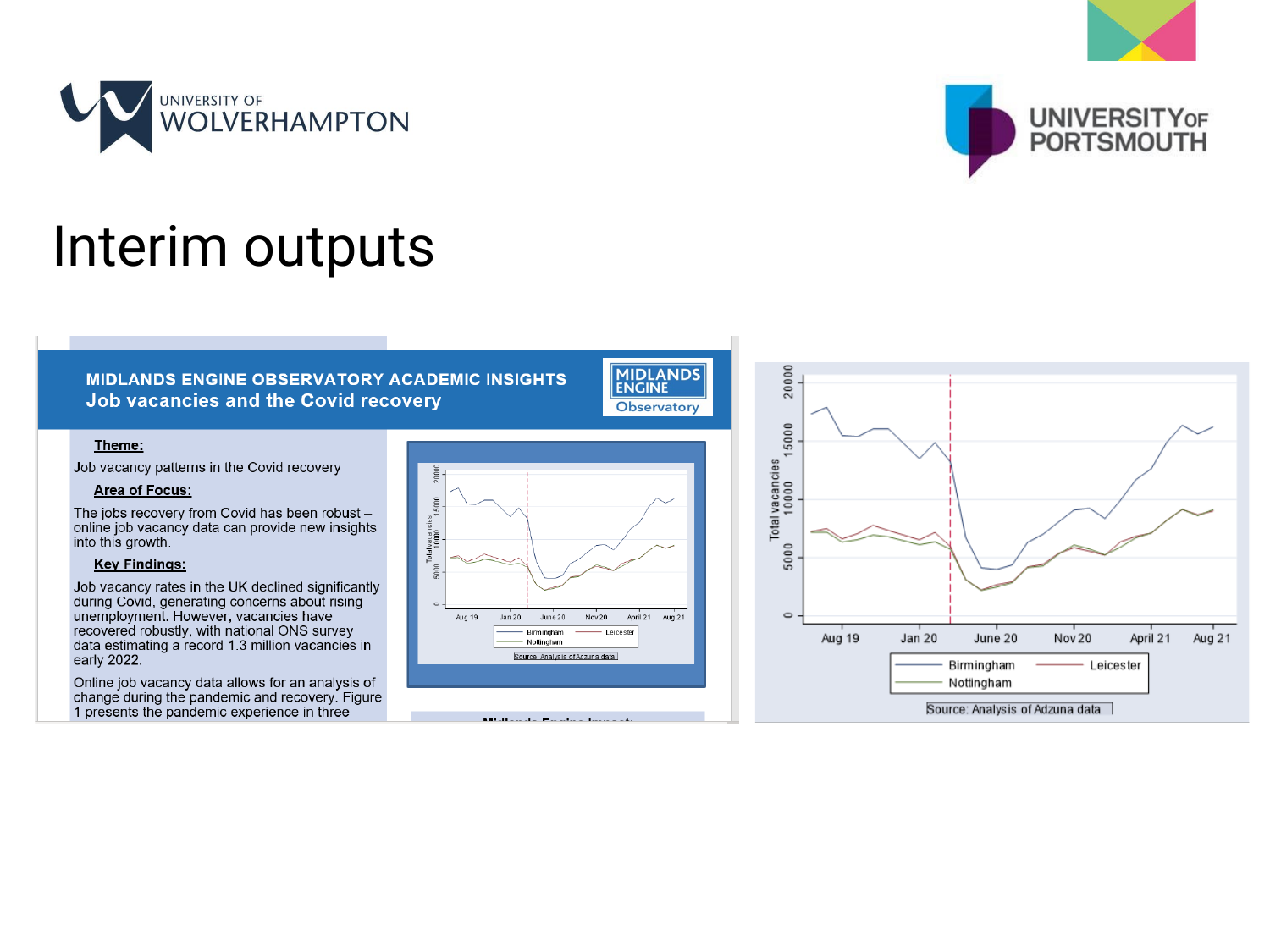





Rural areas are being hit much worse than most other places, geogphotos



For the first time since records began, there are more job vacancies in the UK than unemployed people, according to the latest monthly labour market figures. This has been driven 38 mainly by a near-fourfold surge in job vacancies to around 1.3 million since the summer of 2020, when economic activity was allowed to resume at the end of the first COVID lockdown.

Record vacancies might seem like a good thing in terms of maintaining low unemployment. But employers across all sectors of the economy are struggling to fill vacancies, which limits economic recovery. So what explains all these vacancies,

### Authors



**Donald Houston** Professor of Economic Geography, University of Portsmouth



**Paul Sissons** Professor of Work and Employment, University of Wolverhampton

### **Disclosure statement**

The authors do not work for, consult, own shares in or receive funding from any company or organisation that would benefit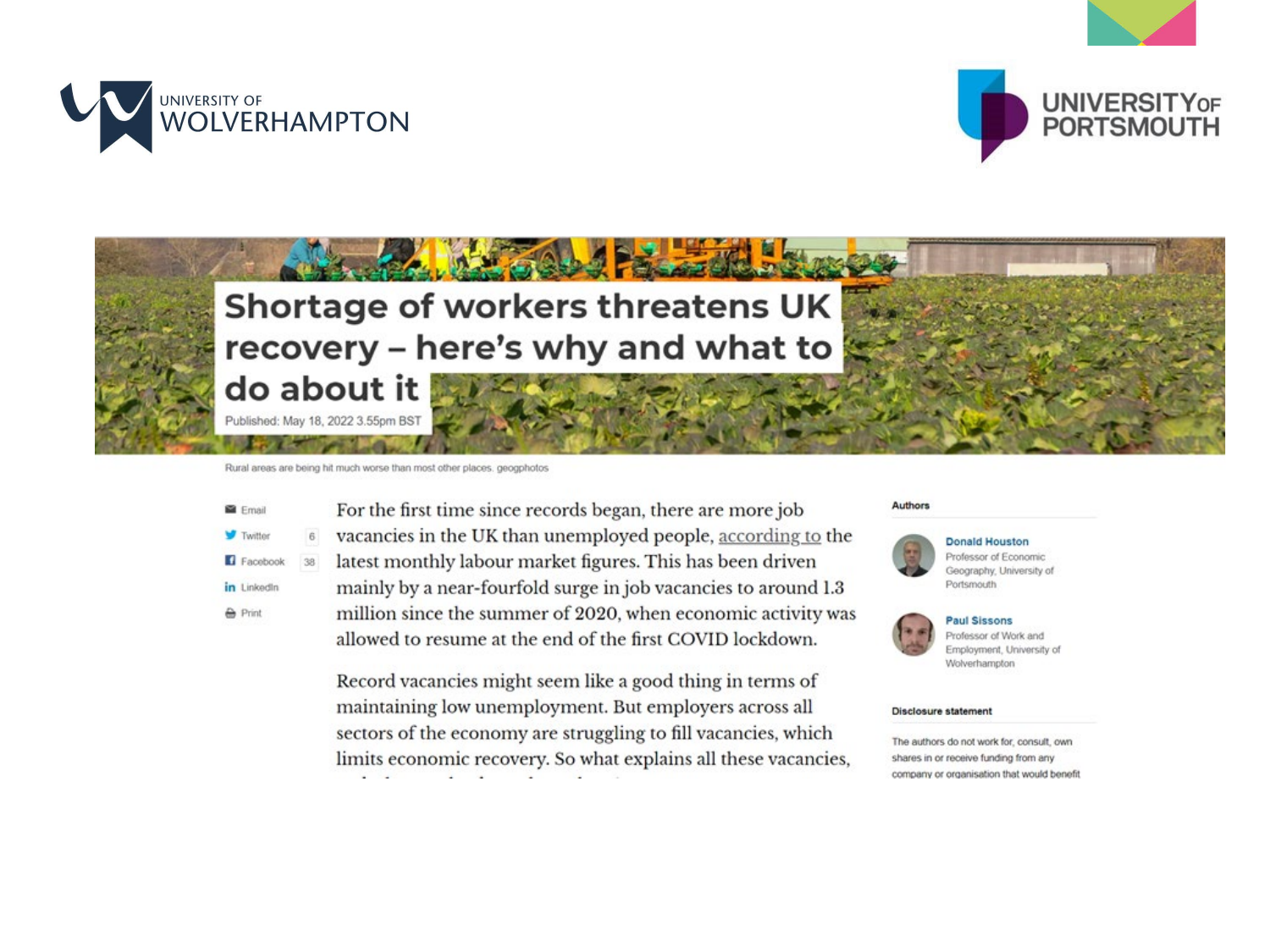



### Record vacancies, exceeding unemployment for the first time

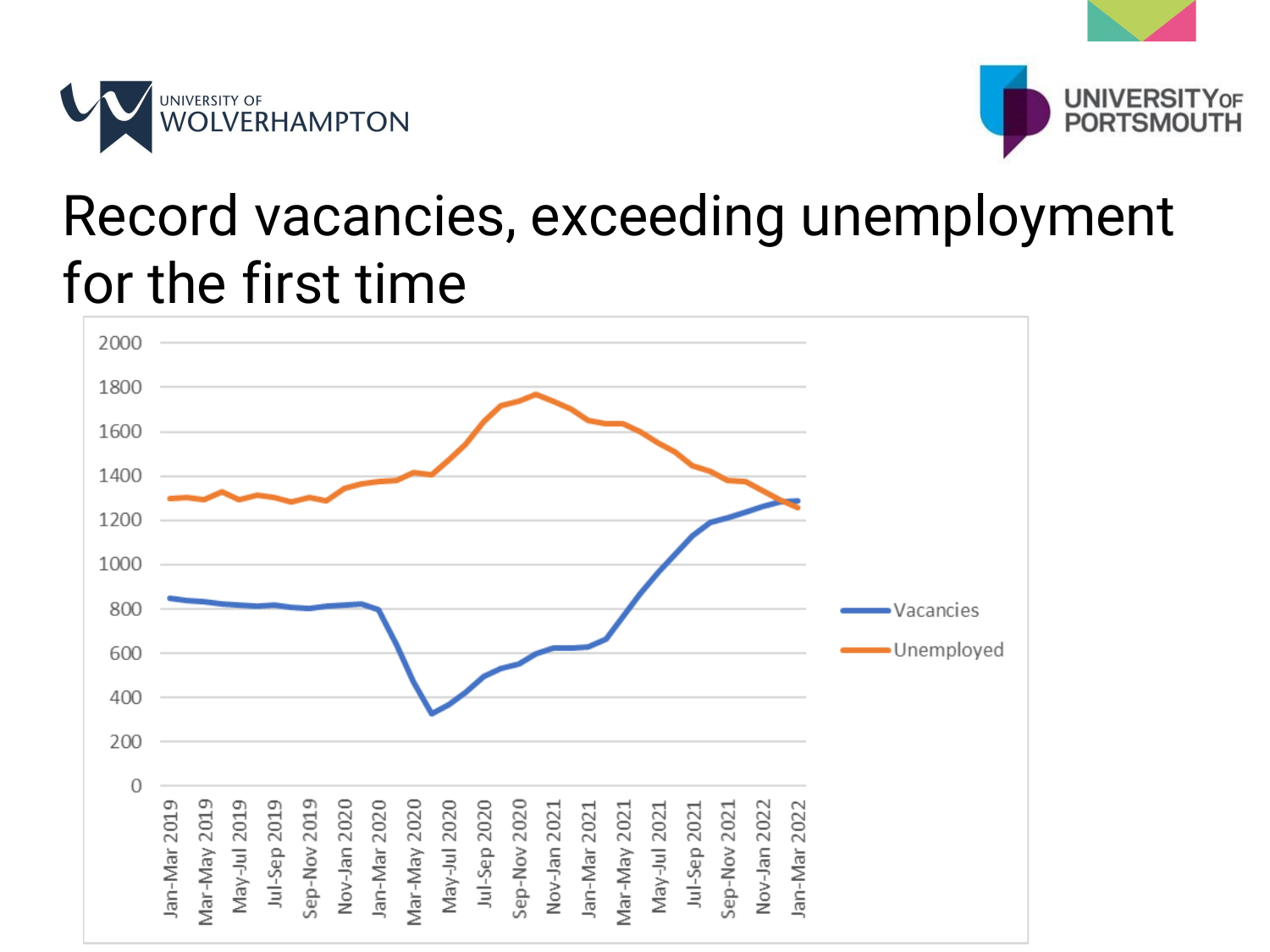



### Rise in vacancies driven by drop in labour supply – although also 'churn'

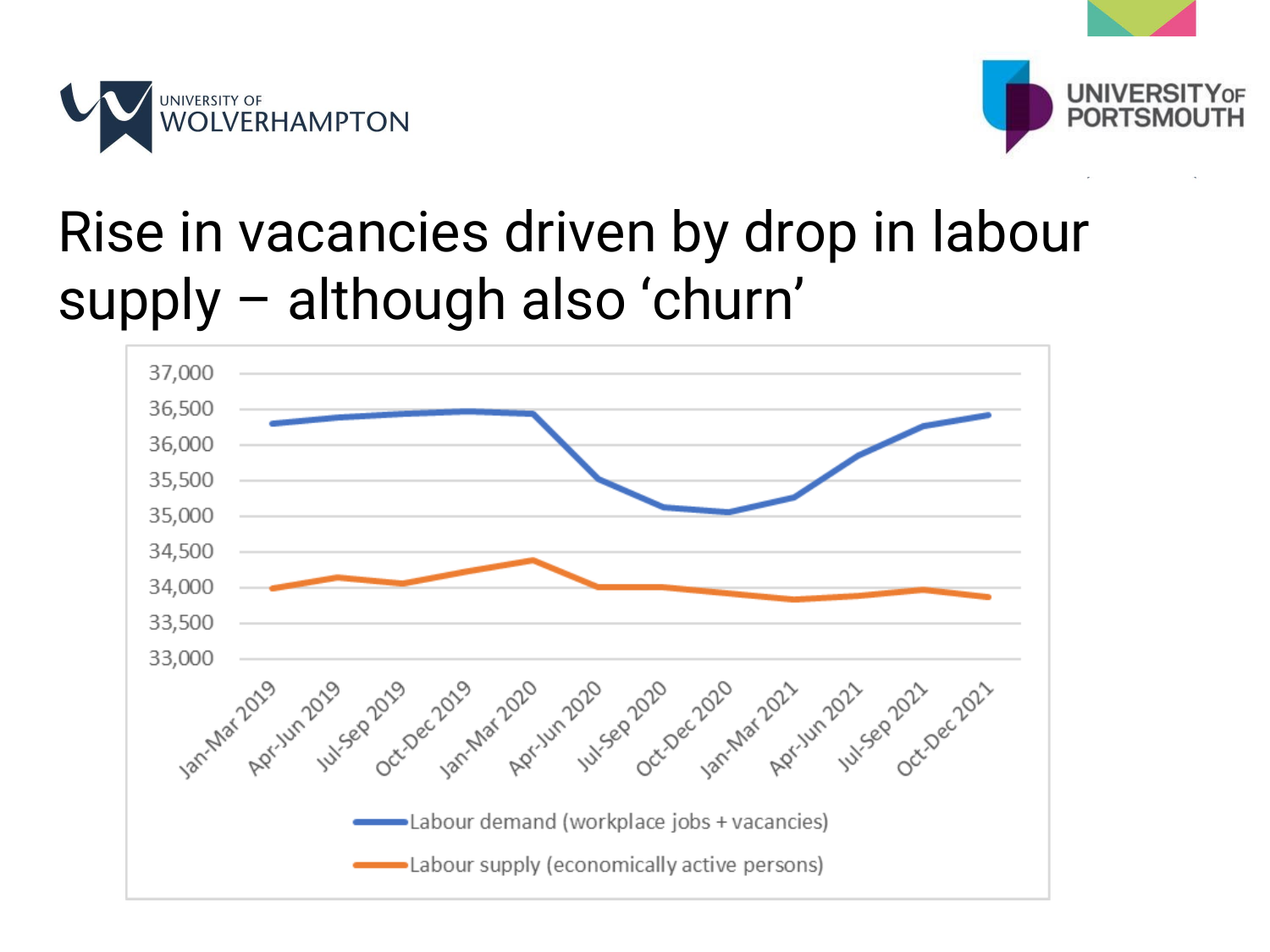



### Components of change in labour supply since the pandemic

| <b>Component</b>                           | <b>Change (approx.)</b> |
|--------------------------------------------|-------------------------|
| Economically active persons aged 65+       | $-125,000$              |
| Early retirement (working age)             | $-125,000$              |
| Long-term sickness (working age)           | $-100,000$              |
| EU workers                                 | $-100,000$              |
| Other reasons for inactivity (working age) | $-50,000$               |
|                                            |                         |
| <b>TOTAL CHANGE IN LABOUR SUPPLY</b>       | $-500,000$              |

*Source: Own calculations of Annual Population Survey/Labour Force Survey*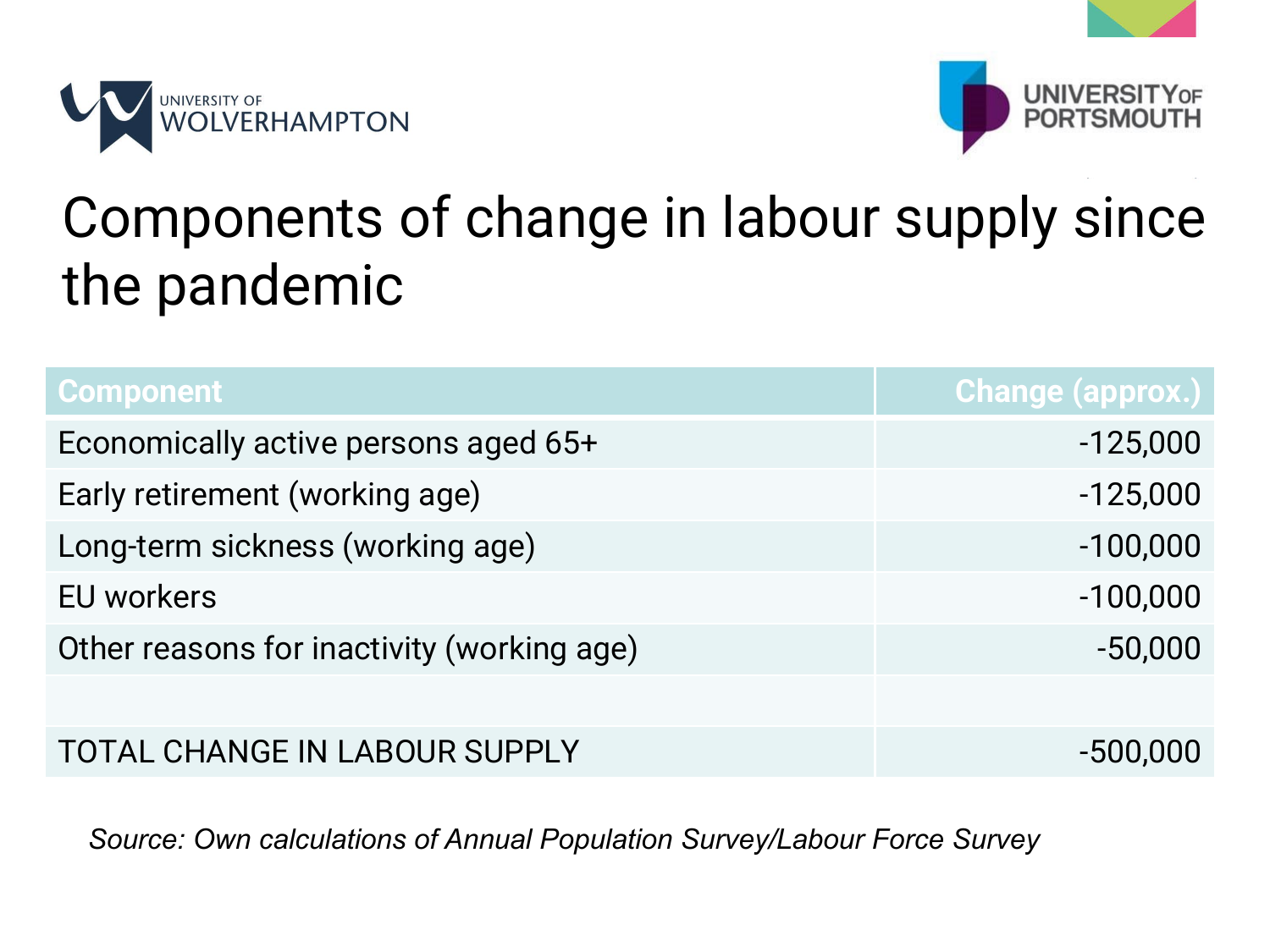



*Change in vacancies on pre-pandemic levels (Feb'20 to July'21)*

*Post-pandemic vacancy rate (July'21)*



*Source: Authors' calculations based on Adzuna Vacancy Data, ONS Business Register & Employer Survey and ONS loca authority boundaries licensed under the Open Government Licence v.3.0. Contains OS data © Crown copyright and da right 2021.*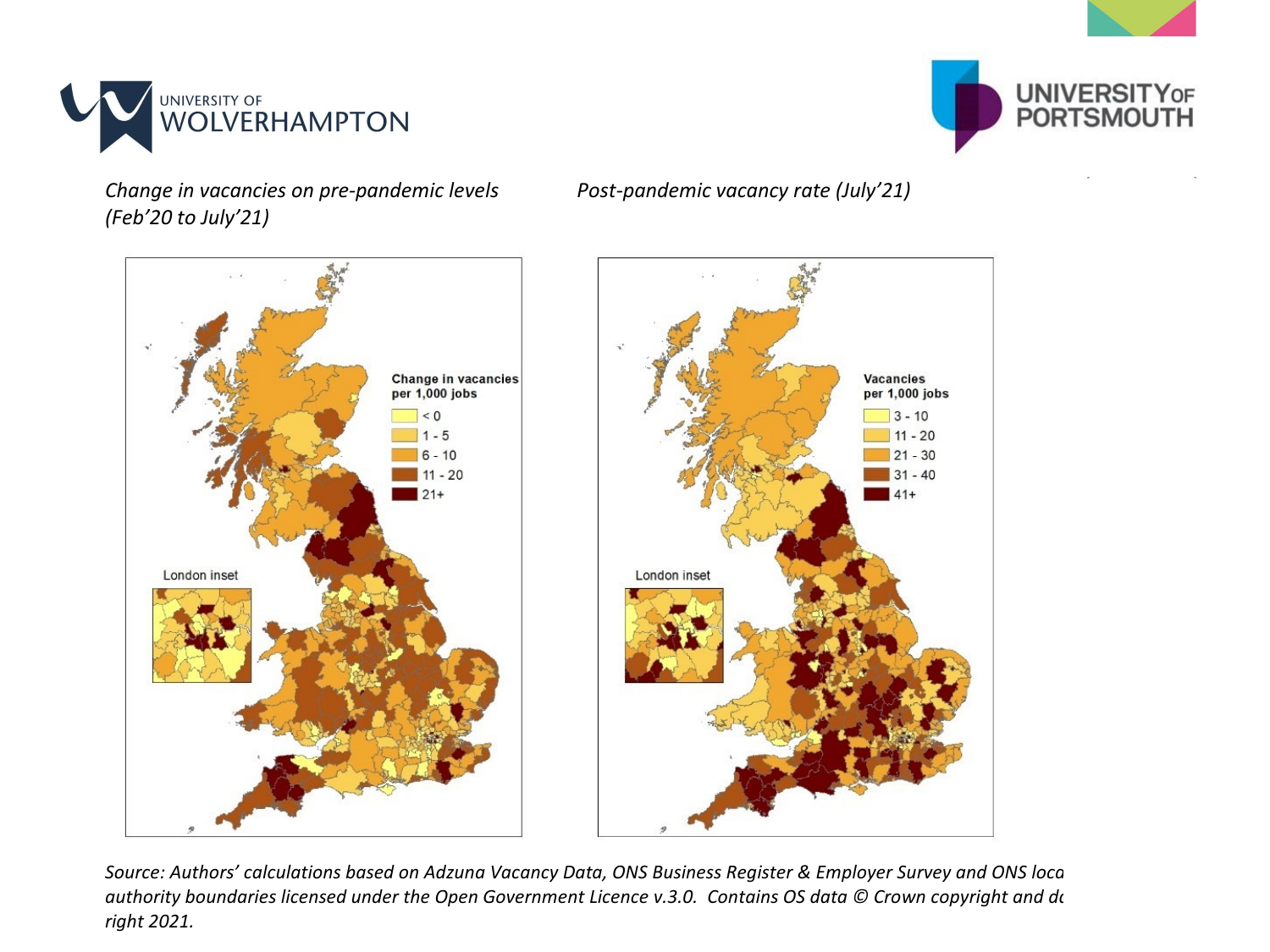





# Summary

- Integrating insights from vacancies with wider national patterns – current recruitment crisis is not due to booming economy but reduction in economic activity rate
- Adzuna data crucial for evidencing the local dimension of labour market change – rural areas and some London boroughs have the most acute labour shortages